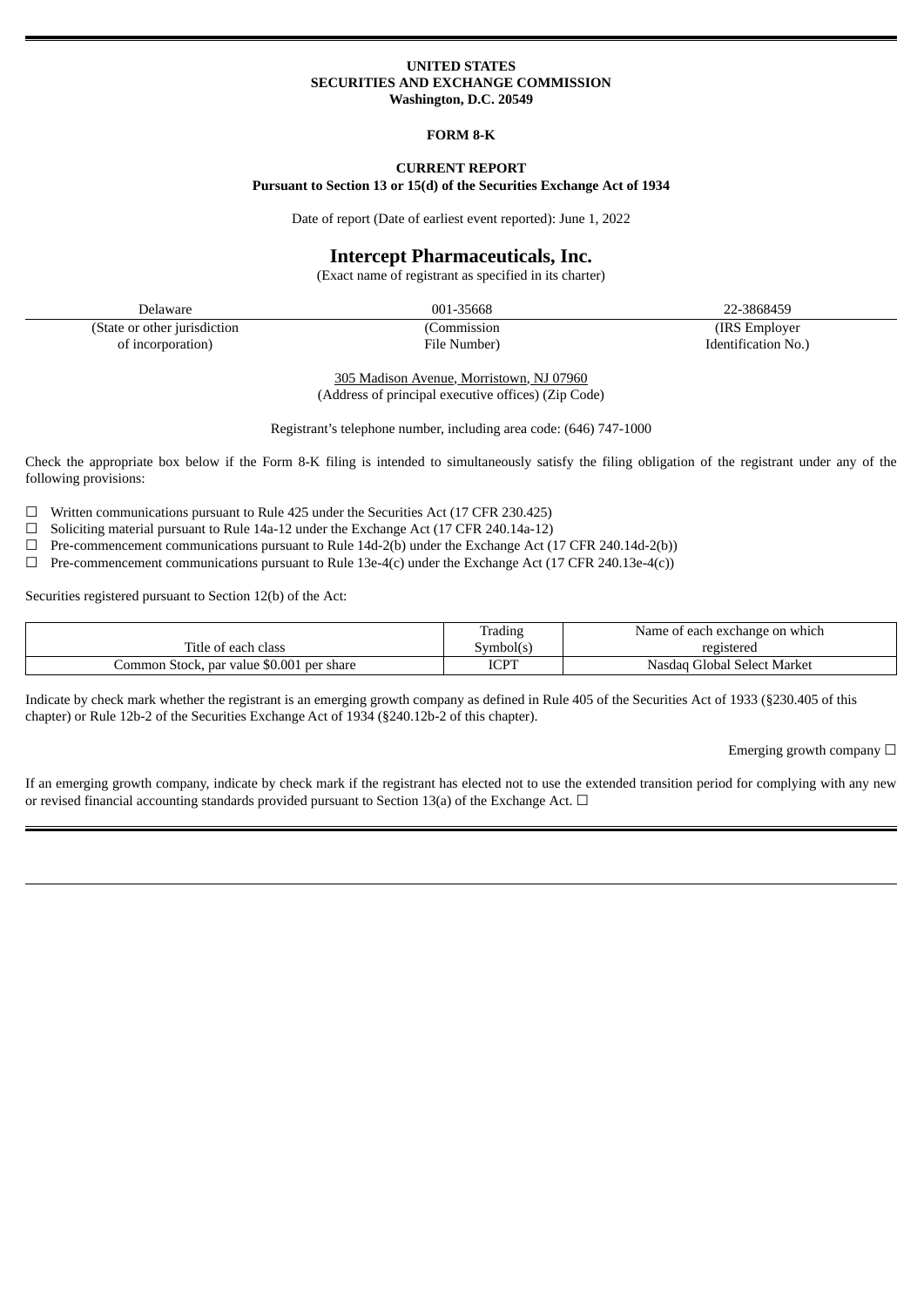### Item 5.02(b) Departure of Directors or Certain Officers; Election of Directors; Appointment of Certain Officers; Compensatory Arrangements **of Certain Officers.**

On June 1, 2022, Gail Cawkwell, M.D., Ph.D., notified Intercept Pharmaceuticals, Inc. (the "Company") of her decision to resign from her position as the Company's Senior Vice President, Medical Affairs, Safety & Pharmacovigilance, in order to pursue other opportunities. Dr. Cawkwell's resignation was not the result of any disagreement regarding any matter related to the Company's operations, policies or practices.